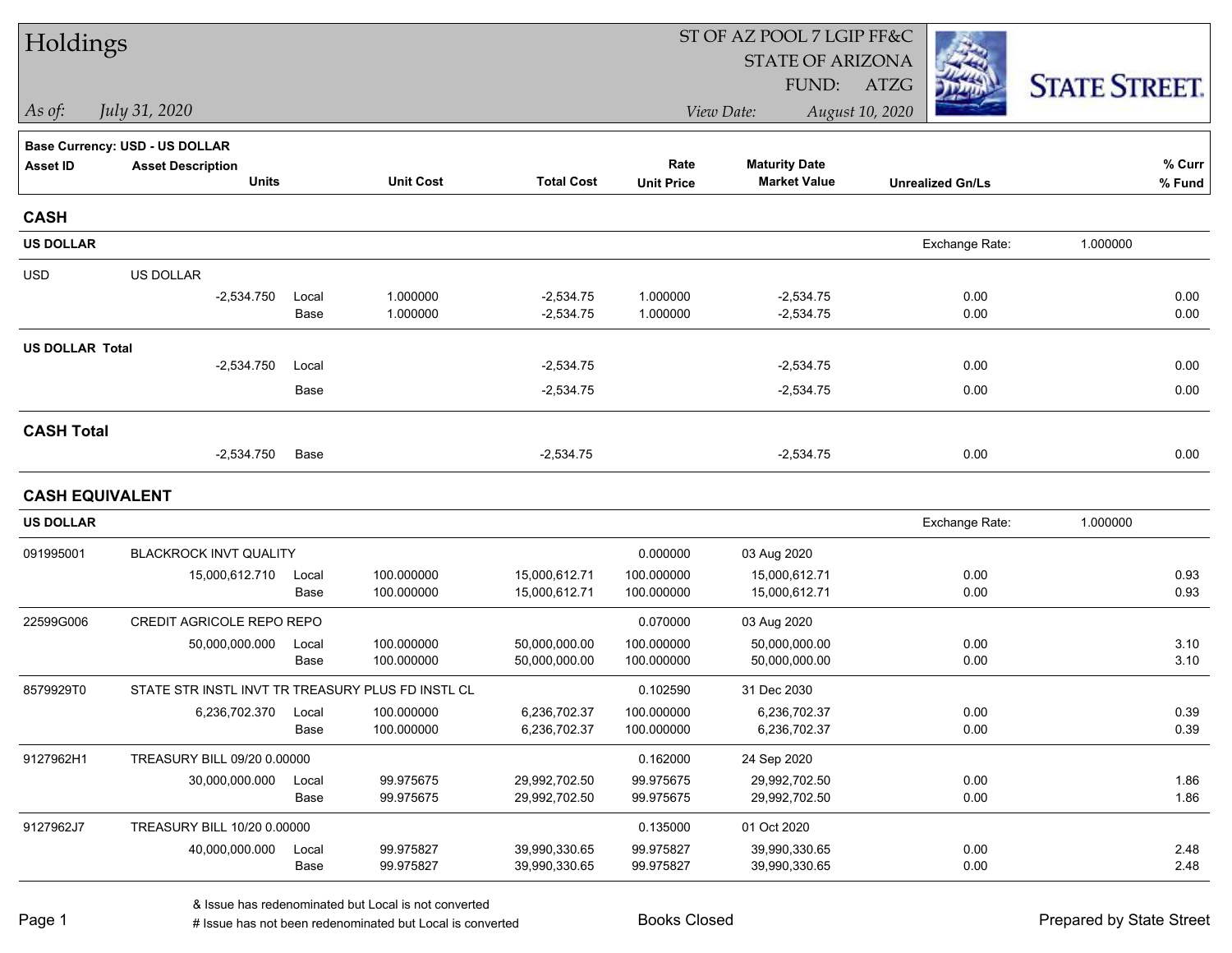| Holdings        |                                       |       |                  |                   |                   | ST OF AZ POOL 7 LGIP FF&C |                         |                      |
|-----------------|---------------------------------------|-------|------------------|-------------------|-------------------|---------------------------|-------------------------|----------------------|
|                 |                                       |       |                  |                   |                   | <b>STATE OF ARIZONA</b>   |                         |                      |
|                 |                                       |       |                  |                   |                   | FUND:                     | ATZG                    | <b>STATE STREET.</b> |
| As of:          | <i>July 31, 2020</i>                  |       |                  |                   |                   | View Date:                | August 10, 2020         |                      |
|                 | <b>Base Currency: USD - US DOLLAR</b> |       |                  |                   |                   |                           |                         |                      |
| <b>Asset ID</b> | <b>Asset Description</b>              |       |                  |                   | Rate              | <b>Maturity Date</b>      |                         | % Curr               |
|                 | <b>Units</b>                          |       | <b>Unit Cost</b> | <b>Total Cost</b> | <b>Unit Price</b> | <b>Market Value</b>       | <b>Unrealized Gn/Ls</b> | % Fund               |
| 9127962R9       | TREASURY BILL 10/20 0.00000           |       |                  |                   | 0.155000          | 15 Oct 2020               |                         |                      |
|                 | 5,000,000.000                         | Local | 99.967708        | 4,998,385.42      | 99.967708         | 4,998,385.42              | 0.00                    | 0.31                 |
|                 |                                       | Base  | 99.967708        | 4,998,385.42      | 99.967708         | 4,998,385.42              | 0.00                    | 0.31                 |
| 9127962S7       | TREASURY BILL 10/20 0.00000           |       |                  |                   | 0.155000          | 22 Oct 2020               |                         |                      |
|                 | 5,000,000.000                         | Local | 99.964694        | 4,998,234.72      | 99.964694         | 4,998,234.72              | 0.00                    | 0.31                 |
|                 |                                       | Base  | 99.964694        | 4,998,234.72      | 99.964694         | 4,998,234.72              | 0.00                    | 0.31                 |
| 9127962T5       | TREASURY BILL 10/20 0.00000           |       |                  |                   | 0.141300          | 29 Oct 2020               |                         |                      |
|                 | 30,000,000.000                        | Local | 99.964095        | 29,989,228.53     | 99.964095         | 29,989,228.53             | 0.00                    | 1.86                 |
|                 |                                       | Base  | 99.964095        | 29,989,228.53     | 99.964095         | 29,989,228.53             | 0.00                    | 1.86                 |
| 9127963A5       | TREASURY BILL 11/20 0.00000           |       |                  |                   | 0.115000          | 19 Nov 2020               |                         |                      |
|                 | 10,000,000.000                        | Local | 99.964861        | 9,996,486.11      | 99.964861         | 9,996,486.11              | 0.00                    | 0.62                 |
|                 |                                       | Base  | 99.964861        | 9,996,486.11      | 99.964861         | 9,996,486.11              | 0.00                    | 0.62                 |
| 9127963B3       | TREASURY BILL 11/20 0.00000           |       |                  |                   | 0.111000          | 27 Nov 2020               |                         |                      |
|                 | 10,000,000.000                        | Local | 99.963617        | 9,996,361.66      | 99.963617         | 9,996,361.66              | 0.00                    | 0.62                 |
|                 |                                       | Base  | 99.963617        | 9,996,361.66      | 99.963617         | 9,996,361.66              | 0.00                    | 0.62                 |
| 9127963P2       | TREASURY BILL 08/20 0.00000           |       |                  |                   | 0.106900          | 18 Aug 2020               |                         |                      |
|                 | 10,000,000.000                        | Local | 99.994952        | 9,999,495.20      | 99.994952         | 9,999,495.20              | 0.00                    | 0.62                 |
|                 |                                       | Base  | 99.994952        | 9,999,495.20      | 99.994952         | 9,999,495.20              | 0.00                    | 0.62                 |
| 9127963R8       | TREASURY BILL 09/20 0.00000           |       |                  |                   | 0.137500          | 01 Sep 2020               |                         |                      |
|                 | 20,000,000.000                        | Local | 99.988160        | 19,997,631.94     | 99.988160         | 19,997,631.94             | 0.00                    | 1.24                 |
|                 |                                       | Base  | 99.988160        | 19,997,631.94     | 99.988160         | 19,997,631.94             | 0.00                    | 1.24                 |
| 9127963Y3       | TREASURY BILL 09/20 0.00000           |       |                  |                   | 0.096300          | 15 Sep 2020               |                         |                      |
|                 | 30,000,000.000                        | Local | 99.986488        | 29,995,946.25     | 99.986488         | 29,995,946.25             | 0.00                    | 1.86                 |
|                 |                                       | Base  | 99.986488        | 29,995,946.25     | 99.986488         | 29,995,946.25             | 0.00                    | 1.86                 |
| 912796TD1       | TREASURY BILL 08/20 0.00000           |       |                  |                   | 0.120500          | 13 Aug 2020               |                         |                      |
|                 | 10,000,000.000                        | Local | 99.995983        | 9,999,598.33      | 99.995983         | 9,999,598.33              | 0.00                    | 0.62                 |
|                 |                                       | Base  | 99.995983        | 9,999,598.33      | 99.995983         | 9,999,598.33              | 0.00                    | 0.62                 |
| 912796TN9       | TREASURY BILL 10/20 0.00000           |       |                  |                   | 0.160000          | 08 Oct 2020               |                         |                      |
|                 | 15,000,000.000                        | Local | 99.969778        | 14,995,466.67     | 99.969778         | 14,995,466.67             | 0.00                    | 0.93                 |
|                 |                                       | Base  | 99.969778        | 14,995,466.67     | 99.969778         | 14,995,466.67             | 0.00                    | 0.93                 |

L

 $\overline{\phantom{a}}$ 

 $\overline{\phantom{a}}$ 

 $\overline{\phantom{a}}$ 

 $\overline{\phantom{0}}$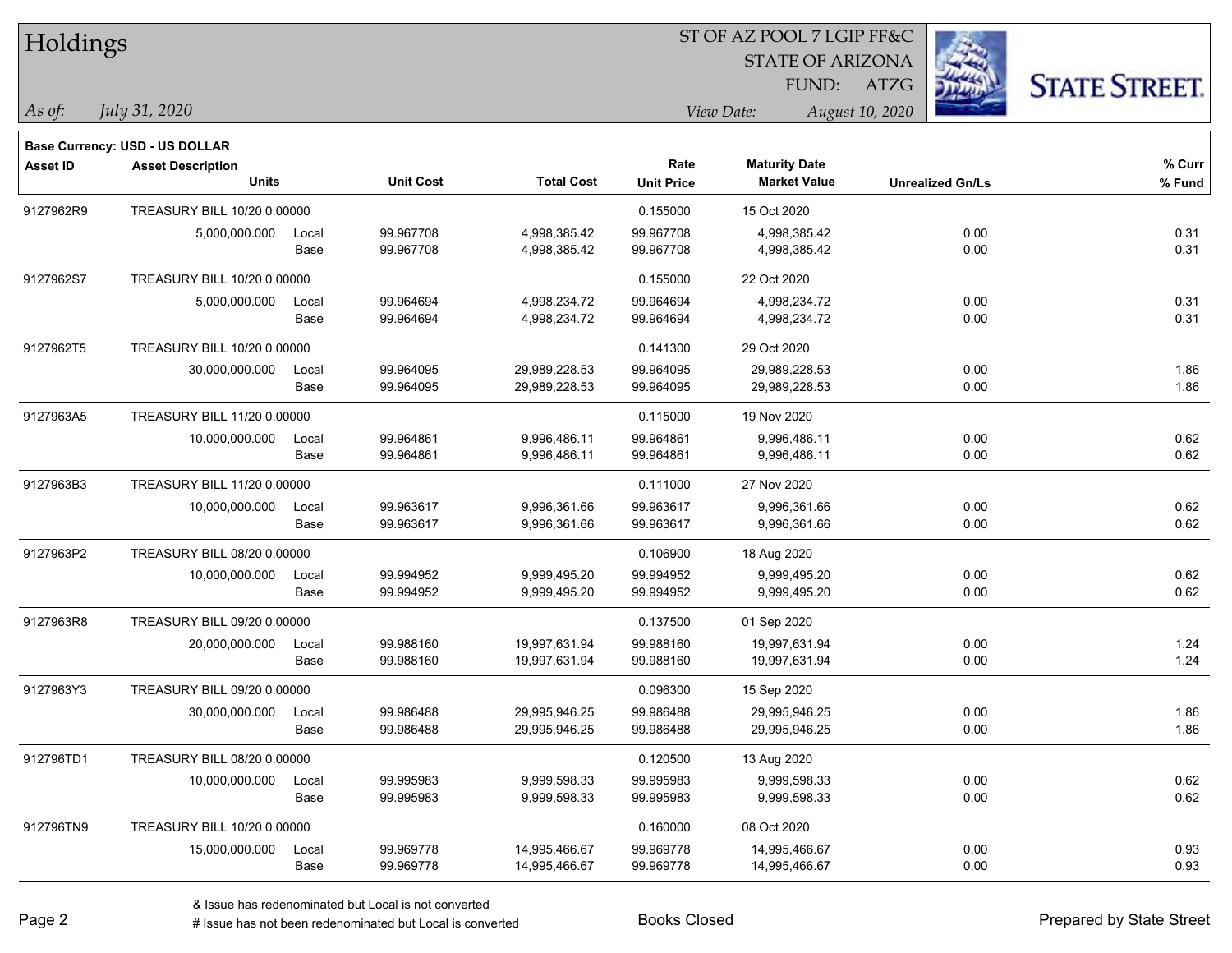| Holdings               |                                                 |       |                                                                                                                   |                   |                     | ST OF AZ POOL 7 LGIP FF&C |                         |                          |
|------------------------|-------------------------------------------------|-------|-------------------------------------------------------------------------------------------------------------------|-------------------|---------------------|---------------------------|-------------------------|--------------------------|
|                        |                                                 |       |                                                                                                                   |                   |                     | <b>STATE OF ARIZONA</b>   |                         |                          |
|                        |                                                 |       |                                                                                                                   |                   |                     | FUND:                     | ATZG                    | <b>STATE STREET.</b>     |
| As of:                 | July 31, 2020                                   |       |                                                                                                                   |                   |                     | View Date:                | August 10, 2020         |                          |
|                        | Base Currency: USD - US DOLLAR                  |       |                                                                                                                   |                   |                     |                           |                         |                          |
| <b>Asset ID</b>        | <b>Asset Description</b>                        |       |                                                                                                                   |                   | Rate                | <b>Maturity Date</b>      |                         | % Curr                   |
|                        | <b>Units</b>                                    |       | <b>Unit Cost</b>                                                                                                  | <b>Total Cost</b> | <b>Unit Price</b>   | <b>Market Value</b>       | <b>Unrealized Gn/Ls</b> | $%$ Fund                 |
| 912796TY5              | TREASURY BILL 12/20 0.00000                     |       |                                                                                                                   |                   | 0.155000            | 31 Dec 2020               |                         |                          |
|                        | 10,000,000.000                                  | Local | 99.934556                                                                                                         | 9,993,455.56      | 99.955500           | 9,995,550.00              | 2,094.44                | 0.62                     |
|                        |                                                 | Base  | 99.934556                                                                                                         | 9,993,455.56      | 99.955500           | 9,995,550.00              | 2,094.44                | 0.62                     |
| 912796WZ8              | TREASURY BILL 08/20 0.00000                     |       |                                                                                                                   |                   | 0.106000            | 06 Aug 2020               |                         |                          |
|                        | 40,000,000.000                                  | Local | 99.998549                                                                                                         | 39,999,419.44     | 99.998549           | 39,999,419.44             | 0.00                    | 2.48                     |
|                        |                                                 | Base  | 99.998549                                                                                                         | 39,999,419.44     | 99.998549           | 39,999,419.44             | 0.00                    | 2.48                     |
| 912796XE4              | TREASURY BILL 02/21 0.00000                     |       |                                                                                                                   |                   | 0.167500            | 25 Feb 2021               |                         |                          |
|                        | 10,000,000.000                                  | Local | 99.903222                                                                                                         | 9,990,322.22      | 99.935900           | 9,993,590.00              | 3,267.78                | 0.62                     |
|                        |                                                 | Base  | 99.903222                                                                                                         | 9,990,322.22      | 99.935900           | 9,993,590.00              | 3,267.78                | 0.62                     |
| 912796XF1              | TREASURY BILL 08/20 0.00000                     |       |                                                                                                                   |                   | 0.110500            | 20 Aug 2020               |                         |                          |
|                        | 10,000,000.000                                  | Local | 99.994168                                                                                                         | 9,999,416.81      | 99.994168           | 9,999,416.81              | 0.00                    | 0.62                     |
|                        |                                                 | Base  | 99.994168                                                                                                         | 9,999,416.81      | 99.994168           | 9,999,416.81              | 0.00                    | 0.62                     |
| 921FRK000              | BMO TRIPARTY MTGE CLAS/ISIT/RTRP MATU//20121224 |       |                                                                                                                   |                   | 0.060000            | 03 Aug 2020               |                         |                          |
|                        | 51,689,171.450                                  | Local | 100.000000                                                                                                        | 51,689,171.45     | 100.000000          | 51,689,171.45             | 0.00                    | 3.20                     |
|                        |                                                 | Base  | 100.000000                                                                                                        | 51,689,171.45     | 100.000000          | 51,689,171.45             | 0.00                    | 3.20                     |
| 930ABD003              | FIDELITY INVESTMENTS MONEY                      |       |                                                                                                                   | 0.000000          | 03 Aug 2020         |                           |                         |                          |
|                        | 75,071,340.270                                  | Local | 100.000000                                                                                                        | 75,071,340.27     | 100.000000          | 75,071,340.27             | 0.00                    | 4.65                     |
|                        |                                                 | Base  | 100.000000                                                                                                        | 75,071,340.27     | 100.000000          | 75,071,340.27             | 0.00                    | 4.65                     |
| 979QHR003              | SOUTH STREET REPO                               |       |                                                                                                                   |                   | 0.100000            | 03 Aug 2020               |                         |                          |
|                        | 74,999,069.210                                  | Local | 100.000000                                                                                                        | 74,999,069.21     | 100.000000          | 74,999,069.21             | 0.00                    | 4.65                     |
|                        |                                                 | Base  | 100.000000                                                                                                        | 74,999,069.21     | 100.000000          | 74,999,069.21             | 0.00                    | 4.65                     |
| 979RFJ001              | ALLIANCE BANK OF ARIZONA MONEY                  |       |                                                                                                                   |                   | 1.260000            | 01 Aug 2020               |                         |                          |
|                        | 2,535.060                                       | Local | 100.000000                                                                                                        | 2,535.06          | 100.000000          | 2,535.06                  | 0.00                    | 0.00                     |
|                        |                                                 | Base  | 100.000000                                                                                                        | 2,535.06          | 100.000000          | 2,535.06                  | 0.00                    | 0.00                     |
| <b>US DOLLAR Total</b> |                                                 |       |                                                                                                                   |                   |                     |                           |                         |                          |
|                        | 557,999,431.070                                 | Local |                                                                                                                   | 557,931,913.08    |                     | 557,937,275.30            | 5,362.22                | 34.59                    |
|                        |                                                 | Base  |                                                                                                                   | 557,931,913.08    |                     | 557,937,275.30            | 5,362.22                | 34.59                    |
|                        | <b>CASH EQUIVALENT Total</b>                    |       |                                                                                                                   |                   |                     |                           |                         |                          |
|                        | 557,999,431.070                                 | Base  |                                                                                                                   | 557,931,913.08    |                     | 557,937,275.30            | 5,362.22                | 34.59                    |
| Page 3                 |                                                 |       | & Issue has redenominated but Local is not converted<br># Issue has not been redenominated but Local is converted |                   | <b>Books Closed</b> |                           |                         | Prepared by State Street |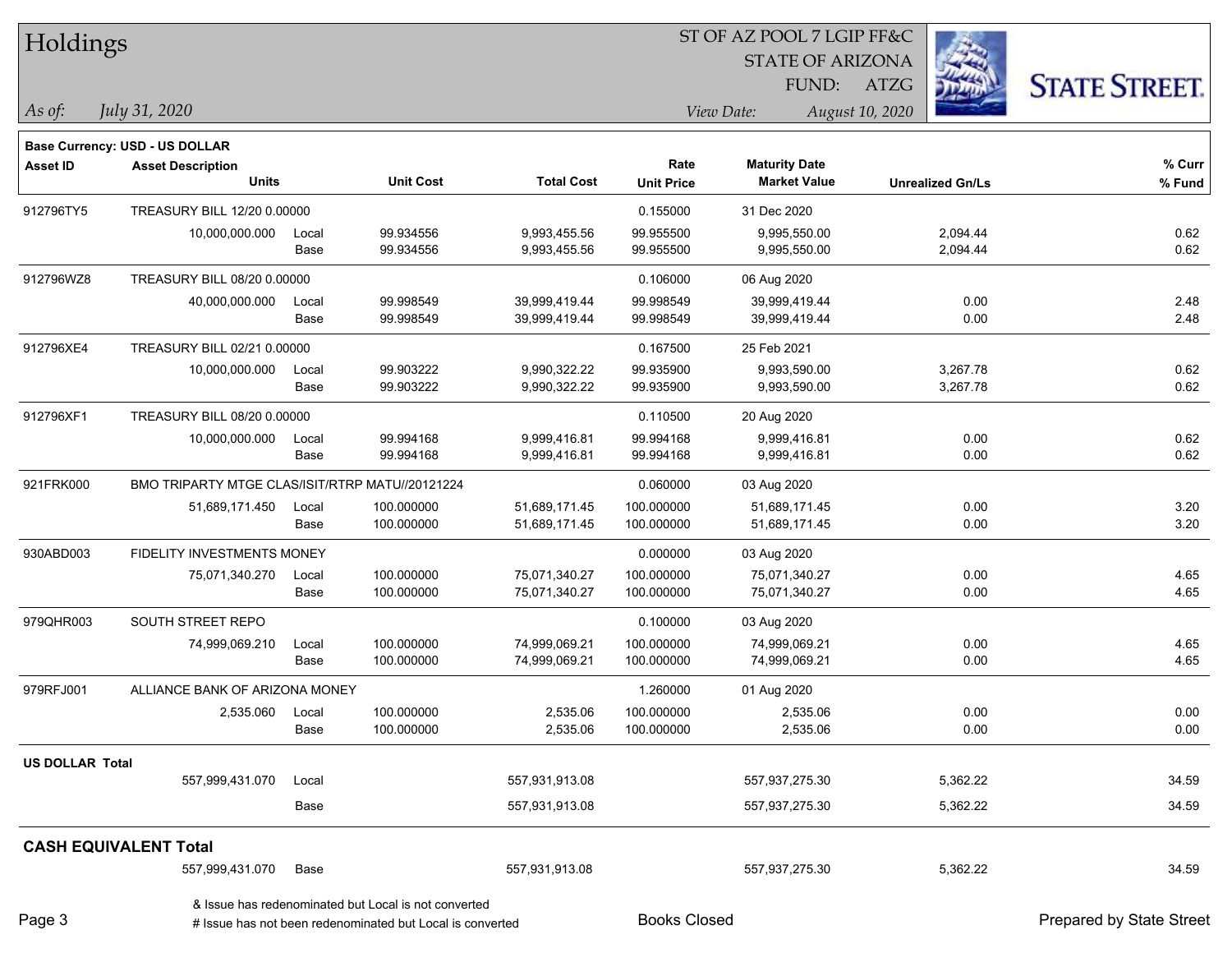| Holdings            |                                |       |                                                           |                   |                     | ST OF AZ POOL 7 LGIP FF&C |                         |                          |  |
|---------------------|--------------------------------|-------|-----------------------------------------------------------|-------------------|---------------------|---------------------------|-------------------------|--------------------------|--|
|                     |                                |       |                                                           |                   |                     | <b>STATE OF ARIZONA</b>   |                         |                          |  |
|                     |                                |       |                                                           |                   |                     | FUND:                     | ATZG                    | <b>STATE STREET.</b>     |  |
| As of:              | July 31, 2020                  |       |                                                           |                   |                     | View Date:                | August 10, 2020         |                          |  |
|                     | Base Currency: USD - US DOLLAR |       |                                                           |                   |                     |                           |                         |                          |  |
| <b>Asset ID</b>     | <b>Asset Description</b>       |       |                                                           |                   | Rate                | <b>Maturity Date</b>      |                         | % Curr                   |  |
|                     | <b>Units</b>                   |       | <b>Unit Cost</b>                                          | <b>Total Cost</b> | <b>Unit Price</b>   | <b>Market Value</b>       | <b>Unrealized Gn/Ls</b> | % Fund                   |  |
| <b>FIXED INCOME</b> |                                |       |                                                           |                   |                     |                           |                         |                          |  |
| <b>US DOLLAR</b>    |                                |       |                                                           |                   |                     |                           | Exchange Rate:          | 1.000000                 |  |
| 9127962G3           | TREASURY BILL 09/20 0.00000    |       |                                                           |                   |                     | 17 Sep 2020               |                         |                          |  |
|                     | 20,000,000.000                 | Local | 99.977806                                                 | 19,995,561.13     | 99.988125           | 19,997,625.00             | 2,063.87                | 1.24                     |  |
|                     |                                | Base  | 99.977806                                                 | 19,995,561.13     | 99.988125           | 19,997,625.00             | 2,063.87                | 1.24                     |  |
| 9127962H1           | TREASURY BILL 09/20 0.00000    |       |                                                           |                   |                     | 24 Sep 2020               |                         |                          |  |
|                     | 20,000,000.000                 | Local | 99.976375                                                 | 19,995,275.06     | 99.985556           | 19,997,111.20             | 1,836.14                | 1.24                     |  |
|                     |                                | Base  | 99.976375                                                 | 19,995,275.06     | 99.985556           | 19,997,111.20             | 1,836.14                | 1.24                     |  |
| 9127962J7           | TREASURY BILL 10/20 0.00000    |       |                                                           |                   |                     | 01 Oct 2020               |                         |                          |  |
|                     | 10,000,000.000                 | Local | 99.972465                                                 | 9,997,246.53      | 99.983611           | 9,998,361.10              | 1,114.57                | 0.62                     |  |
|                     |                                | Base  | 99.972465                                                 | 9,997,246.53      | 99.983611           | 9,998,361.10              | 1,114.57                | 0.62                     |  |
| 9127962R9           | TREASURY BILL 10/20 0.00000    |       |                                                           |                   |                     | 15 Oct 2020               |                         |                          |  |
|                     | 45,000,000.000                 | Local | 99.967361                                                 | 44,985,312.49     | 99.979215           | 44,990,646.75             | 5,334.26                | 2.79                     |  |
|                     |                                | Base  | 99.967361                                                 | 44,985,312.49     | 99.979215           | 44,990,646.75             | 5,334.26                | 2.79                     |  |
| 9127962S7           | TREASURY BILL 10/20 0.00000    |       |                                                           |                   | 0.010000            | 22 Oct 2020               |                         |                          |  |
|                     | 45,000,000.000                 | Local | 99.971655                                                 | 44,987,244.56     | 99.978056           | 44,990,125.20             | 2,880.64                | 2.79                     |  |
|                     |                                | Base  | 99.971655                                                 | 44,987,244.56     | 99.978056           | 44,990,125.20             | 2,880.64                | 2.79                     |  |
| 9127962T5           | TREASURY BILL 10/20 0.00000    |       |                                                           |                   | 0.010000            | 29 Oct 2020               |                         |                          |  |
|                     | 30,000,000.000                 | Local | 99.969740                                                 | 29,990,921.91     | 99.975833           | 29,992,749.90             | 1,827.99                | 1.86                     |  |
|                     |                                | Base  | 99.969740                                                 | 29,990,921.91     | 99.975833           | 29,992,749.90             | 1,827.99                | 1.86                     |  |
| 9127962Z1           | TREASURY BILL 11/20 0.00000    |       |                                                           |                   | 0.010000            | 12 Nov 2020               |                         |                          |  |
|                     | 10,000,000.000 Local           |       | 99.958514                                                 | 9,995,851.36      | 99.970542           | 9,997,054.20              | 1,202.84                | 0.62                     |  |
|                     |                                | Base  | 99.958514                                                 | 9,995,851.36      | 99.970542           | 9,997,054.20              | 1,202.84                | 0.62                     |  |
| 9127963A5           | TREASURY BILL 11/20 0.00000    |       |                                                           |                   | 0.010000            | 19 Nov 2020               |                         |                          |  |
|                     | 10,000,000.000                 | Local | 99.954167                                                 | 9,995,416.69      | 99.969500           | 9,996,950.00              | 1,533.31                | 0.62                     |  |
|                     |                                | Base  | 99.954167                                                 | 9,995,416.69      | 99.969500           | 9,996,950.00              | 1,533.31                | 0.62                     |  |
| 9127963B3           | TREASURY BILL 11/20 0.00000    |       |                                                           |                   |                     | 27 Nov 2020               |                         |                          |  |
|                     | 20,000,000.000                 | Local | 99.950014                                                 | 19,990,002.82     | 99.967200           | 19,993,440.00             | 3,437.18                | 1.24                     |  |
|                     |                                | Base  | 99.950014                                                 | 19,990,002.82     | 99.967200           | 19,993,440.00             | 3,437.18                | 1.24                     |  |
|                     |                                |       | & Issue has redenominated but Local is not converted      |                   |                     |                           |                         |                          |  |
| Page 4              |                                |       | # Issue has not been redenominated but Local is converted |                   | <b>Books Closed</b> |                           |                         | Prepared by State Street |  |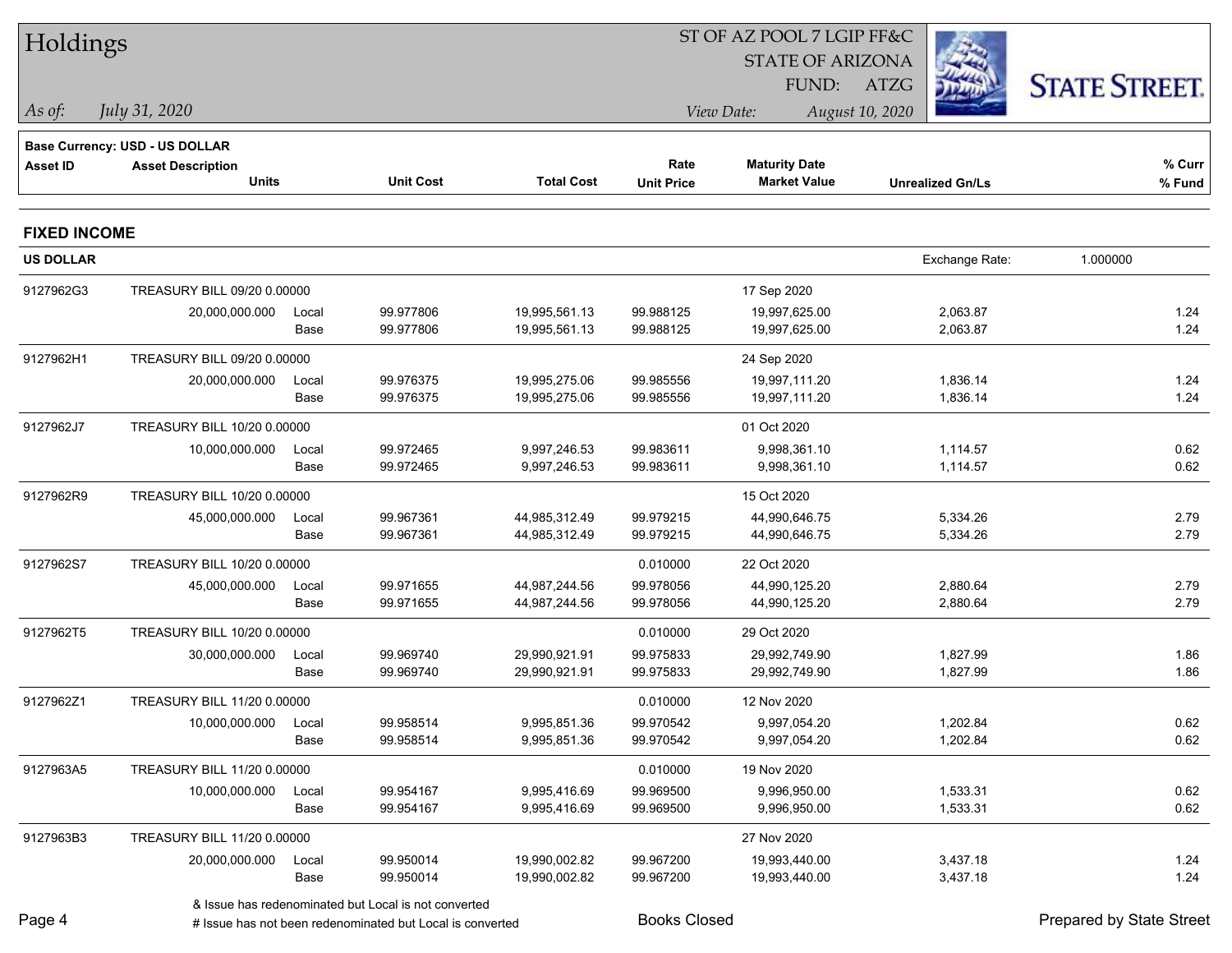Holdings

#### ST OF AZ POOL 7 LGIP FF&C

STATE OF ARIZONA

FUND: ATZG



*As of: View Date: August 10, 2020*

*July 31, 2020*

|                 | Base Currency: USD - US DOLLAR |       |                  |                   |                   |                      |                         |        |
|-----------------|--------------------------------|-------|------------------|-------------------|-------------------|----------------------|-------------------------|--------|
| <b>Asset ID</b> | <b>Asset Description</b>       |       |                  |                   | Rate              | <b>Maturity Date</b> |                         | % Curr |
|                 | <b>Units</b>                   |       | <b>Unit Cost</b> | <b>Total Cost</b> | <b>Unit Price</b> | <b>Market Value</b>  | <b>Unrealized Gn/Ls</b> | % Fund |
| 9127963C1       | TREASURY BILL 07/20 0.00000    |       |                  |                   | 0.010000          | 07 Jul 2020          |                         |        |
|                 | 0.000                          | Local | 0.000000         | 2,945.91          | 0.000000          | 0.00                 | $-2,945.91$             | 0.00   |
|                 |                                | Base  | 0.000000         | 2,945.91          | 0.000000          | 0.00                 | $-2,945.91$             | 0.00   |
| 9127963F4       | TREASURY BILL 07/20 0.00000    |       |                  |                   | 0.010000          | 21 Jul 2020          |                         |        |
|                 | 0.000                          | Local | 0.000000         | $-0.01$           | 0.000000          | 0.00                 | 0.01                    | 0.00   |
|                 |                                | Base  | 0.000000         | $-0.01$           | 0.000000          | 0.00                 | 0.01                    | 0.00   |
| 9127963G2       | TREASURY BILL 07/20 0.00000    |       |                  |                   | 0.010000          | 28 Jul 2020          |                         |        |
|                 | 0.000                          | Local | 0.000000         | $-0.04$           | 0.000000          | 0.00                 | 0.04                    | 0.00   |
|                 |                                | Base  | 0.000000         | $-0.04$           | 0.000000          | 0.00                 | 0.04                    | 0.00   |
| 9127963J6       | TREASURY BILL 12/20 0.00000    |       |                  |                   |                   | 10 Dec 2020          |                         |        |
|                 | 10,000,000.000                 | Local | 99.936320        | 9,993,631.96      | 99.962375         | 9,996,237.50         | 2,605.54                | 0.62   |
|                 |                                | Base  | 99.936320        | 9,993,631.96      | 99.962375         | 9,996,237.50         | 2,605.54                | 0.62   |
| 9127963K3       | TREASURY BILL 12/20 0.00000    |       |                  |                   | 0.010000          | 17 Dec 2020          |                         |        |
|                 | 10,000,000.000                 | Local | 99.931958        | 9,993,195.84      | 99.960806         | 9,996,080.60         | 2,884.76                | 0.62   |
|                 |                                | Base  | 99.931958        | 9,993,195.84      | 99.960806         | 9,996,080.60         | 2,884.76                | 0.62   |
| 9127963M9       | TREASURY BILL 08/20 0.00000    |       |                  |                   | 0.010000          | 04 Aug 2020          |                         |        |
|                 | 80,000,000.000                 | Local | 99.998946        | 79,999,156.51     | 99.999771         | 79,999,816.80        | 660.29                  | 4.96   |
|                 |                                | Base  | 99.998946        | 79,999,156.51     | 99.999771         | 79,999,816.80        | 660.29                  | 4.96   |
| 9127963N7       | TREASURY BILL 08/20 0.00000    |       |                  |                   | 0.010000          | 11 Aug 2020          |                         |        |
|                 | 30,000,000.000                 | Local | 99.996553        | 29,998,965.84     | 99.998111         | 29,999,433.30        | 467.46                  | 1.86   |
|                 |                                | Base  | 99.996553        | 29,998,965.84     | 99.998111         | 29,999,433.30        | 467.46                  | 1.86   |
| 9127963P2       | TREASURY BILL 08/20 0.00000    |       |                  |                   | 0.010000          | 18 Aug 2020          |                         |        |
|                 | 30,000,000.000                 | Local | 99.992688        | 29,997,806.52     | 99.996250         | 29,998,875.00        | 1,068.48                | 1.86   |
|                 |                                | Base  | 99.992688        | 29,997,806.52     | 99.996250         | 29,998,875.00        | 1,068.48                | 1.86   |
| 9127963Q0       | TREASURY BILL 08/20 0.00000    |       |                  |                   |                   | 25 Aug 2020          |                         |        |
|                 | 10,000,000.000                 | Local | 99.990933        | 9,999,093.33      | 99.994653         | 9,999,465.30         | 371.97                  | 0.62   |
|                 |                                | Base  | 99.990933        | 9,999,093.33      | 99.994653         | 9,999,465.30         | 371.97                  | 0.62   |
| 9127963R8       | TREASURY BILL 09/20 0.00000    |       |                  |                   | 0.010000          | 01 Sep 2020          |                         |        |
|                 | 30,000,000.000                 | Local | 99.987910        | 29,996,372.95     | 99.992347         | 29,997,704.10        | 1,331.15                | 1.86   |
|                 |                                | Base  | 99.987910        | 29,996,372.95     | 99.992347         | 29,997,704.10        | 1,331.15                | 1.86   |
|                 |                                |       |                  |                   |                   |                      |                         |        |

& Issue has redenominated but Local is not converted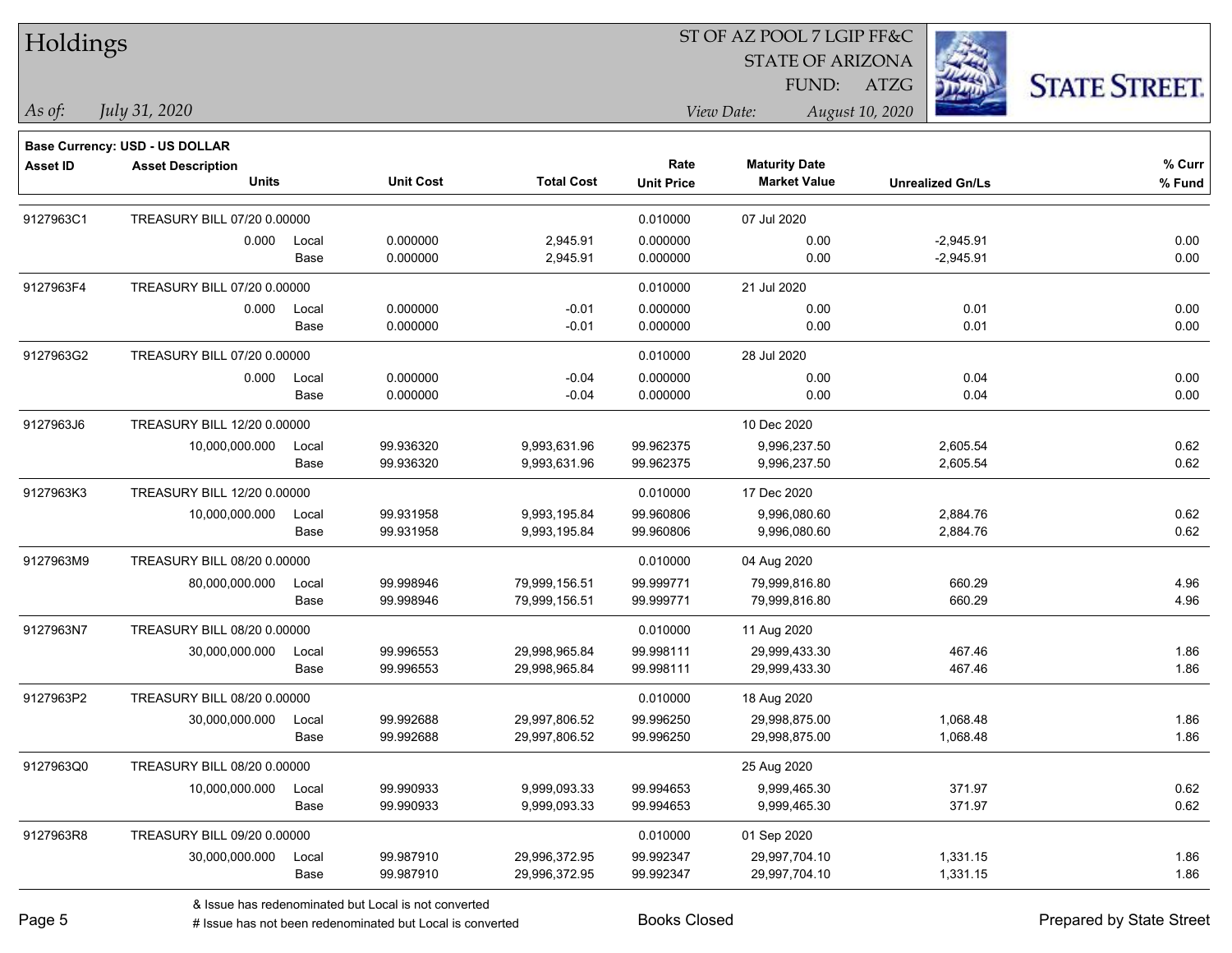| Holdings        |                                          |               |                        |                                |                           | ST OF AZ POOL 7 LGIP FF&C                   |                         |                      |
|-----------------|------------------------------------------|---------------|------------------------|--------------------------------|---------------------------|---------------------------------------------|-------------------------|----------------------|
|                 |                                          |               |                        |                                |                           | <b>STATE OF ARIZONA</b>                     |                         |                      |
|                 |                                          |               |                        |                                |                           | FUND:                                       | ATZG                    | <b>STATE STREET.</b> |
| As of:          | July 31, 2020                            |               |                        |                                |                           | View Date:                                  | August 10, 2020         |                      |
|                 |                                          |               |                        |                                |                           |                                             |                         |                      |
|                 | Base Currency: USD - US DOLLAR           |               |                        |                                |                           |                                             |                         |                      |
| <b>Asset ID</b> | <b>Asset Description</b><br><b>Units</b> |               | <b>Unit Cost</b>       | <b>Total Cost</b>              | Rate<br><b>Unit Price</b> | <b>Maturity Date</b><br><b>Market Value</b> | <b>Unrealized Gn/Ls</b> | % Curr<br>% Fund     |
|                 |                                          |               |                        |                                |                           |                                             |                         |                      |
| 9127963T4       | TREASURY BILL 01/21 0.00000              |               |                        |                                | 0.010000                  | 07 Jan 2021                                 |                         |                      |
|                 | 10,000,000.000                           | Local<br>Base | 99.928848<br>99.928848 | 9,992,884.75<br>9,992,884.75   | 99.950937<br>99.950937    | 9,995,093.70<br>9,995,093.70                | 2,208.95<br>2,208.95    | 0.62<br>0.62         |
|                 |                                          |               |                        |                                |                           |                                             |                         |                      |
| 9127963U1       | TREASURY BILL 01/21 0.00000              |               |                        |                                | 0.010000                  | 14 Jan 2021                                 |                         |                      |
|                 | 10,000,000.000                           | Local<br>Base | 99.930834<br>99.930834 | 9,993,083.36<br>9,993,083.36   | 99.951028<br>99.951028    | 9,995,102.80<br>9,995,102.80                | 2,019.44<br>2,019.44    | 0.62<br>0.62         |
|                 |                                          |               |                        |                                |                           |                                             |                         |                      |
| 9127963V9       | TREASURY BILL 01/21 0.00000              |               |                        |                                | 0.010000                  | 21 Jan 2021                                 |                         |                      |
|                 | 10,000,000.000                           | Local<br>Base | 99.937528<br>99.937528 | 9,993,752.80<br>9,993,752.80   | 99.948937<br>99.948937    | 9,994,893.70<br>9,994,893.70                | 1,140.90<br>1,140.90    | 0.62<br>0.62         |
|                 |                                          |               |                        |                                |                           |                                             |                         |                      |
| 9127963X5       | TREASURY BILL 09/20 0.00000              |               |                        |                                | 0.010000                  | 08 Sep 2020                                 |                         |                      |
|                 | 40,000,000.000                           | Local<br>Base | 99.986608<br>99.986608 | 39,994,643.15<br>39,994,643.15 | 99.990250<br>99.990250    | 39,996,100.00<br>39,996,100.00              | 1,456.85<br>1,456.85    | 2.48<br>2.48         |
|                 |                                          |               |                        |                                |                           |                                             |                         |                      |
| 9127963Y3       | TREASURY BILL 09/20 0.00000              |               |                        |                                | 0.010000                  | 15 Sep 2020                                 |                         |                      |
|                 | 20,000,000.000                           | Local         | 99.970875              | 19,994,175.00                  | 99.988354                 | 19,997,670.80                               | 3,495.80                | 1.24                 |
|                 |                                          | Base          | 99.970875              | 19,994,175.00                  | 99.988354                 | 19,997,670.80                               | 3,495.80                | 1.24                 |
| 9127963Z0       | TREASURY BILL 09/20 0.00000              |               |                        |                                | 0.010000                  | 22 Sep 2020                                 |                         |                      |
|                 | 60,000,000.000                           | Local         | 99.980259              | 59,988,155.63                  | 99.986111                 | 59,991,666.60                               | 3,510.97                | 3.72                 |
|                 |                                          | Base          | 99.980259              | 59,988,155.63                  | 99.986111                 | 59,991,666.60                               | 3,510.97                | 3.72                 |
| 9127964A4       | TREASURY BILL 09/20 0.00000              |               |                        |                                | 0.010000                  | 29 Sep 2020                                 |                         |                      |
|                 | 70,000,000.000                           | Local         | 99.976551              | 69,983,585.36                  | 99.984167                 | 69,988,916.90                               | 5,331.54                | 4.34                 |
|                 |                                          | Base          | 99.976551              | 69,983,585.36                  | 99.984167                 | 69,988,916.90                               | 5,331.54                | 4.34                 |
| 9127964J5       | CASH MGMT BILL 10/20 0.00000             |               |                        |                                |                           | 20 Oct 2020                                 |                         |                      |
|                 | 10,000,000.000                           | Local         | 99.965556              | 9,996,555.55                   | 99.980500                 | 9,998,050.00                                | 1,494.45                | 0.62                 |
|                 |                                          | Base          | 99.965556              | 9,996,555.55                   | 99.980500                 | 9,998,050.00                                | 1,494.45                | 0.62                 |
| 9127964K2       | CASH MGMT BILL 10/20 0.00000             |               |                        |                                |                           | 27 Oct 2020                                 |                         |                      |
|                 | 30,000,000.000                           | Local         | 99.965587              | 29,989,676.00                  | 99.977569                 | 29,993,270.70                               | 3,594.70                | 1.86                 |
|                 |                                          | Base          | 99.965587              | 29,989,676.00                  | 99.977569                 | 29,993,270.70                               | 3,594.70                | 1.86                 |
| 9127964Q9       | CASH MGMT BILL 11/20 0.00000             |               |                        |                                |                           | 03 Nov 2020                                 |                         |                      |
|                 | 10,000,000.000                           | Local         | 99.955533              | 9,995,553.27                   | 99.975722                 | 9,997,572.20                                | 2,018.93                | 0.62                 |
|                 |                                          | Base          | 99.955533              | 9,995,553.27                   | 99.975722                 | 9,997,572.20                                | 2,018.93                | 0.62                 |

denote the redenominated but Local is converted Books Closed Prepared by State Street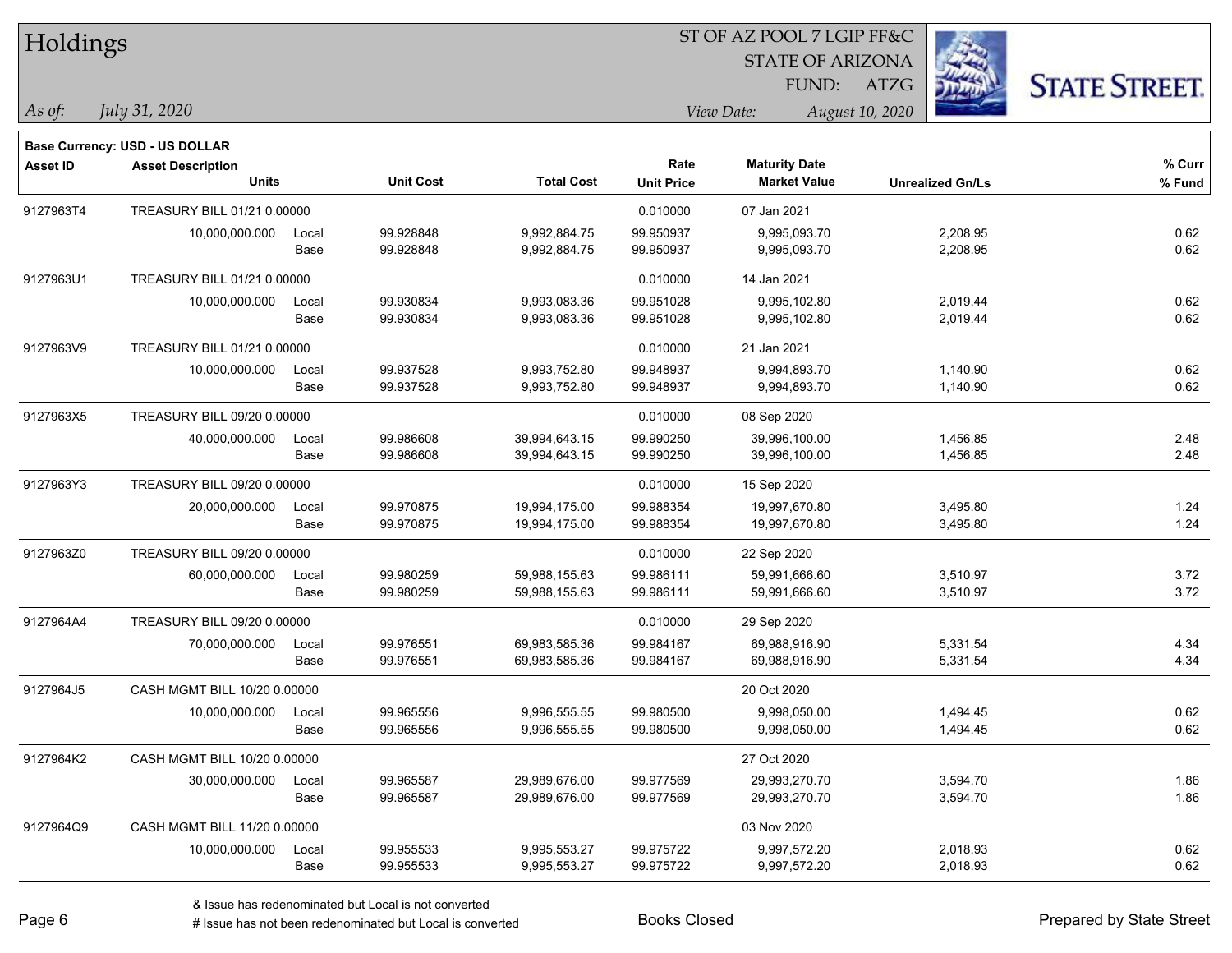| Holdings        |                                                            |       |                  |                   |                   | ST OF AZ POOL 7 LGIP FF&C |                         |                      |
|-----------------|------------------------------------------------------------|-------|------------------|-------------------|-------------------|---------------------------|-------------------------|----------------------|
|                 |                                                            |       |                  |                   |                   | <b>STATE OF ARIZONA</b>   |                         |                      |
|                 |                                                            |       |                  |                   |                   | FUND:                     | ATZG                    | <b>STATE STREET.</b> |
| As of:          | July 31, 2020                                              |       |                  |                   |                   | View Date:                | August 10, 2020         |                      |
|                 |                                                            |       |                  |                   |                   |                           |                         |                      |
| <b>Asset ID</b> | Base Currency: USD - US DOLLAR<br><b>Asset Description</b> |       |                  |                   | Rate              | <b>Maturity Date</b>      |                         | % Curr               |
|                 | <b>Units</b>                                               |       | <b>Unit Cost</b> | <b>Total Cost</b> | <b>Unit Price</b> | <b>Market Value</b>       | <b>Unrealized Gn/Ls</b> | % Fund               |
| 9127964R7       | CASH MGMT BILL 11/20 0.00000                               |       |                  |                   |                   | 10 Nov 2020               |                         |                      |
|                 | 10,000,000.000                                             | Local | 99.949500        | 9,994,950.00      | 99.979375         | 9,997,937.50              | 2,987.50                | 0.62                 |
|                 |                                                            | Base  | 99.949500        | 9,994,950.00      | 99.979375         | 9,997,937.50              | 2,987.50                | 0.62                 |
| 9127965D7       | CASH MGMT BILL 12/20 0.00000                               |       |                  |                   |                   | 22 Dec 2020               |                         |                      |
|                 | 10,000,000.000                                             | Local | 99.942006        | 9,994,200.55      | 99.960833         | 9,996,083.30              | 1,882.75                | 0.62                 |
|                 |                                                            | Base  | 99.942006        | 9,994,200.55      | 99.960833         | 9,996,083.30              | 1,882.75                | 0.62                 |
| 9127965F2       | CASH MGMT BILL 12/20 0.00000                               |       |                  |                   |                   | 29 Dec 2020               |                         |                      |
|                 | 10,000,000.000                                             | Local | 99.945583        | 9,994,558.33      | 99.952722         | 9,995,272.20              | 713.87                  | 0.62                 |
|                 |                                                            | Base  | 99.945583        | 9,994,558.33      | 99.952722         | 9,995,272.20              | 713.87                  | 0.62                 |
| 912796SU4       | TREASURY BILL 11/19 0.00000                                |       |                  |                   |                   | 29 Nov 2019               |                         |                      |
|                 | 0.000                                                      | Local | 0.000000         | $-3,237.61$       | 0.000000          | 0.00                      | 3,237.61                | 0.00                 |
|                 |                                                            | Base  | 0.000000         | $-3,237.61$       | 0.000000          | 0.00                      | 3,237.61                | 0.00                 |
| 912796SZ3       | TREASURY BILL 07/20 0.00000                                |       |                  |                   | 0.010000          | 16 Jul 2020               |                         |                      |
|                 | 0.000                                                      | Local | 0.000000         | $-0.01$           | 0.000000          | 0.00                      | 0.01                    | 0.00                 |
|                 |                                                            | Base  | 0.000000         | $-0.01$           | 0.000000          | 0.00                      | 0.01                    | 0.00                 |
| 912796TD1       | TREASURY BILL 08/20 0.00000                                |       |                  |                   | 0.010000          | 13 Aug 2020               |                         |                      |
|                 | 40,000,000.000                                             | Local | 99.996083        | 39,998,433.36     | 99.997500         | 39,999,000.00             | 566.64                  | 2.48                 |
|                 |                                                            | Base  | 99.996083        | 39,998,433.36     | 99.997500         | 39,999,000.00             | 566.64                  | 2.48                 |
| 912796TJ8       | TREASURY BILL 09/20 0.00000                                |       |                  |                   | 0.010000          | 10 Sep 2020               |                         |                      |
|                 | 50,000,000.000                                             | Local | 99.983144        | 49,991,572.22     | 99.990236         | 49,995,118.00             | 3,545.78                | 3.10                 |
|                 |                                                            | Base  | 99.983144        | 49,991,572.22     | 99.990236         | 49,995,118.00             | 3,545.78                | 3.10                 |
| 912796TN9       | TREASURY BILL 10/20 0.00000                                |       |                  |                   | 0.010000          | 08 Oct 2020               |                         |                      |
|                 | 35,000,000.000                                             | Local | 99.971397        | 34,989,988.83     | 99.981667         | 34,993,583.45             | 3,594.62                | 2.17                 |
|                 |                                                            | Base  | 99.971397        | 34,989,988.83     | 99.981667         | 34,993,583.45             | 3,594.62                | 2.17                 |
| 912796TP4       | TREASURY BILL 11/20 0.00000                                |       |                  |                   |                   | 05 Nov 2020               |                         |                      |
|                 | 10,000,000.000                                             | Local | 99.965200        | 9,996,520.00      | 99.975194         | 9,997,519.40              | 999.40                  | 0.62                 |
|                 |                                                            | Base  | 99.965200        | 9,996,520.00      | 99.975194         | 9,997,519.40              | 999.40                  | 0.62                 |
| 912796TU3       | TREASURY BILL 12/20 0.00000                                |       |                  |                   |                   | 03 Dec 2020               |                         |                      |
|                 | 10,000,000.000                                             | Local | 99.941616        | 9,994,161.64      | 99.963569         | 9,996,356.90              | 2,195.26                | 0.62                 |
|                 |                                                            | Base  | 99.941616        | 9,994,161.64      | 99.963569         | 9,996,356.90              | 2,195.26                | 0.62                 |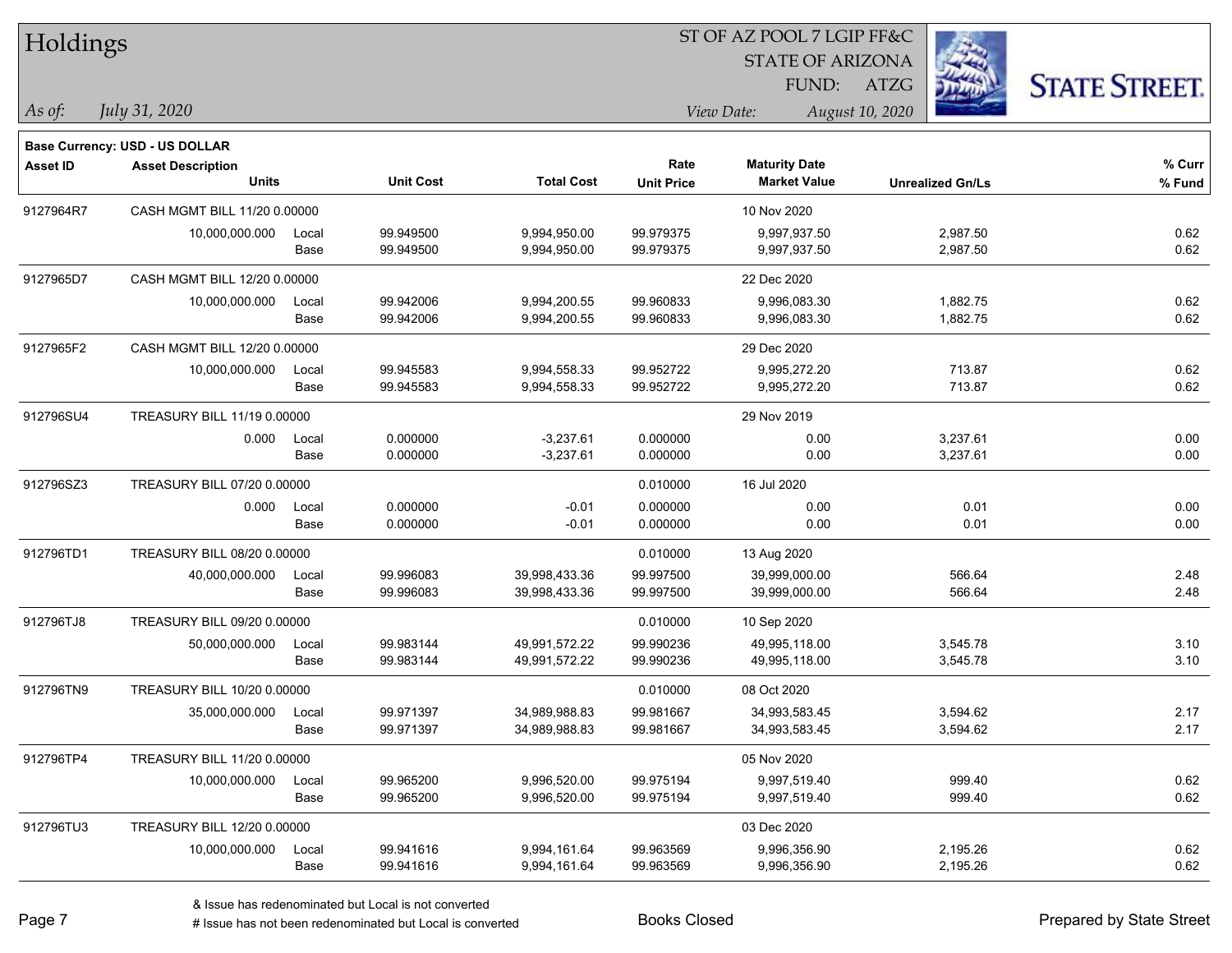| Holdings                  |                                       |       |                                                                                                                   |                   | 51 OF AZ POOL 7 LGIP FF&C<br><b>STATE OF ARIZONA</b> |                      |                         |                          |  |  |
|---------------------------|---------------------------------------|-------|-------------------------------------------------------------------------------------------------------------------|-------------------|------------------------------------------------------|----------------------|-------------------------|--------------------------|--|--|
|                           |                                       |       |                                                                                                                   |                   |                                                      |                      |                         |                          |  |  |
|                           |                                       |       |                                                                                                                   |                   |                                                      |                      | FUND: ATZG              | <b>STATE STREET.</b>     |  |  |
| As of:                    | July 31, 2020                         |       |                                                                                                                   |                   |                                                      | View Date:           | August 10, 2020         |                          |  |  |
|                           | <b>Base Currency: USD - US DOLLAR</b> |       |                                                                                                                   |                   |                                                      |                      |                         |                          |  |  |
| <b>Asset ID</b>           | <b>Asset Description</b>              |       |                                                                                                                   |                   | Rate                                                 | <b>Maturity Date</b> |                         | % Curr                   |  |  |
|                           | <b>Units</b>                          |       | <b>Unit Cost</b>                                                                                                  | <b>Total Cost</b> | <b>Unit Price</b>                                    | <b>Market Value</b>  | <b>Unrealized Gn/Ls</b> | % Fund                   |  |  |
| 912796UB3                 | TREASURY BILL 07/20 0.00000           |       |                                                                                                                   |                   | 0.010000                                             | 02 Jul 2020          |                         |                          |  |  |
|                           | 0.000                                 | Local | 0.000000                                                                                                          | 77,805.00         | 0.000000                                             | 0.00                 | $-77,805.00$            | 0.00                     |  |  |
|                           |                                       | Base  | 0.000000                                                                                                          | 77,805.00         | 0.000000                                             | 0.00                 | $-77,805.00$            | 0.00                     |  |  |
| 912796UC1                 | TREASURY BILL 01/21 0.00000           |       |                                                                                                                   |                   |                                                      | 28 Jan 2021          |                         |                          |  |  |
|                           | 10,000,000.000                        | Local | 99.935000                                                                                                         | 9,993,500.02      | 99.948083                                            | 9,994,808.30         | 1,308.28                | 0.62                     |  |  |
|                           |                                       | Base  | 99.935000                                                                                                         | 9,993,500.02      | 99.948083                                            | 9,994,808.30         | 1,308.28                | 0.62                     |  |  |
| 912796VP1                 | TREASURY BILL 08/19 0.00000           |       |                                                                                                                   |                   |                                                      | 06 Aug 2019          |                         |                          |  |  |
|                           | 0.000                                 | Local | 0.000000                                                                                                          | $-2,421.88$       | 0.000000                                             | 0.00                 | 2,421.88                | 0.00                     |  |  |
|                           |                                       | Base  | 0.000000                                                                                                          | $-2,421.88$       | 0.000000                                             | 0.00                 | 2,421.88                | 0.00                     |  |  |
| 912796WZ8                 | TREASURY BILL 08/20 0.00000           |       |                                                                                                                   |                   |                                                      | 06 Aug 2020          |                         |                          |  |  |
|                           | 30,000,000.000                        | Local | 99.998470                                                                                                         | 29,999,540.97     | 99.999250                                            | 29,999,775.00        | 234.03                  | 1.86                     |  |  |
|                           |                                       | Base  | 99.998470                                                                                                         | 29,999,540.97     | 99.999250                                            | 29,999,775.00        | 234.03                  | 1.86                     |  |  |
| 912796XB0                 | TREASURY BILL 03/20 0.00000           |       |                                                                                                                   |                   |                                                      | 17 Mar 2020          |                         |                          |  |  |
|                           | 0.000                                 | Local | 0.000000                                                                                                          | $-646.25$         | 0.000000                                             | 0.00                 | 646.25                  | 0.00                     |  |  |
|                           |                                       | Base  | 0.000000                                                                                                          | $-646.25$         | 0.000000                                             | 0.00                 | 646.25                  | 0.00                     |  |  |
| 912796XF1                 | TREASURY BILL 08/20 0.00000           |       |                                                                                                                   |                   | 0.010000                                             | 20 Aug 2020          |                         |                          |  |  |
|                           | 60,000,000.000                        | Local | 99.993605                                                                                                         | 59,996,163.09     | 99.995514                                            | 59,997,308.40        | 1,145.31                | 3.72                     |  |  |
|                           |                                       | Base  | 99.993605                                                                                                         | 59,996,163.09     | 99.995514                                            | 59,997,308.40        | 1,145.31                | 3.72                     |  |  |
| 912796XG9                 | TREASURY BILL 08/20 0.00000           |       |                                                                                                                   |                   |                                                      | 27 Aug 2020          |                         |                          |  |  |
|                           | 50,000,000.000                        | Local | 99.991133                                                                                                         | 49,995,566.32     | 99.993500                                            | 49,996,750.00        | 1,183.68                | 3.10                     |  |  |
|                           |                                       | Base  | 99.991133                                                                                                         | 49,995,566.32     | 99.993500                                            | 49,996,750.00        | 1,183.68                | 3.10                     |  |  |
| 912796XH7                 | TREASURY BILL 09/20 0.00000           |       |                                                                                                                   |                   | 0.010000                                             | 03 Sep 2020          |                         |                          |  |  |
|                           | 50,000,000.000                        | Local | 99.986067                                                                                                         | 49,993,033.27     | 99.991604                                            | 49,995,802.00        | 2,768.73                | 3.10                     |  |  |
|                           |                                       | Base  | 99.986067                                                                                                         | 49,993,033.27     | 99.991604                                            | 49,995,802.00        | 2,768.73                | 3.10                     |  |  |
| <b>US DOLLAR Total</b>    |                                       |       |                                                                                                                   |                   |                                                      |                      |                         |                          |  |  |
|                           | 1,055,000,000.000                     | Local |                                                                                                                   | 1,054,839,754.08  |                                                      | 1,054,845,327.80     | 5,573.72                | 65.41                    |  |  |
|                           |                                       | Base  |                                                                                                                   | 1,054,839,754.08  |                                                      | 1,054,845,327.80     | 5,573.72                | 65.41                    |  |  |
| <b>FIXED INCOME Total</b> |                                       |       |                                                                                                                   |                   |                                                      |                      |                         |                          |  |  |
|                           | 1,055,000,000.000                     | Base  |                                                                                                                   | 1,054,839,754.08  |                                                      | 1,054,845,327.80     | 5,573.72                | 65.41                    |  |  |
| Page 8                    |                                       |       | & Issue has redenominated but Local is not converted<br># Issue has not been redenominated but Local is converted |                   | <b>Books Closed</b>                                  |                      |                         | Prepared by State Street |  |  |

 $ST$  OF A Z POOL 7 LCIP FF&C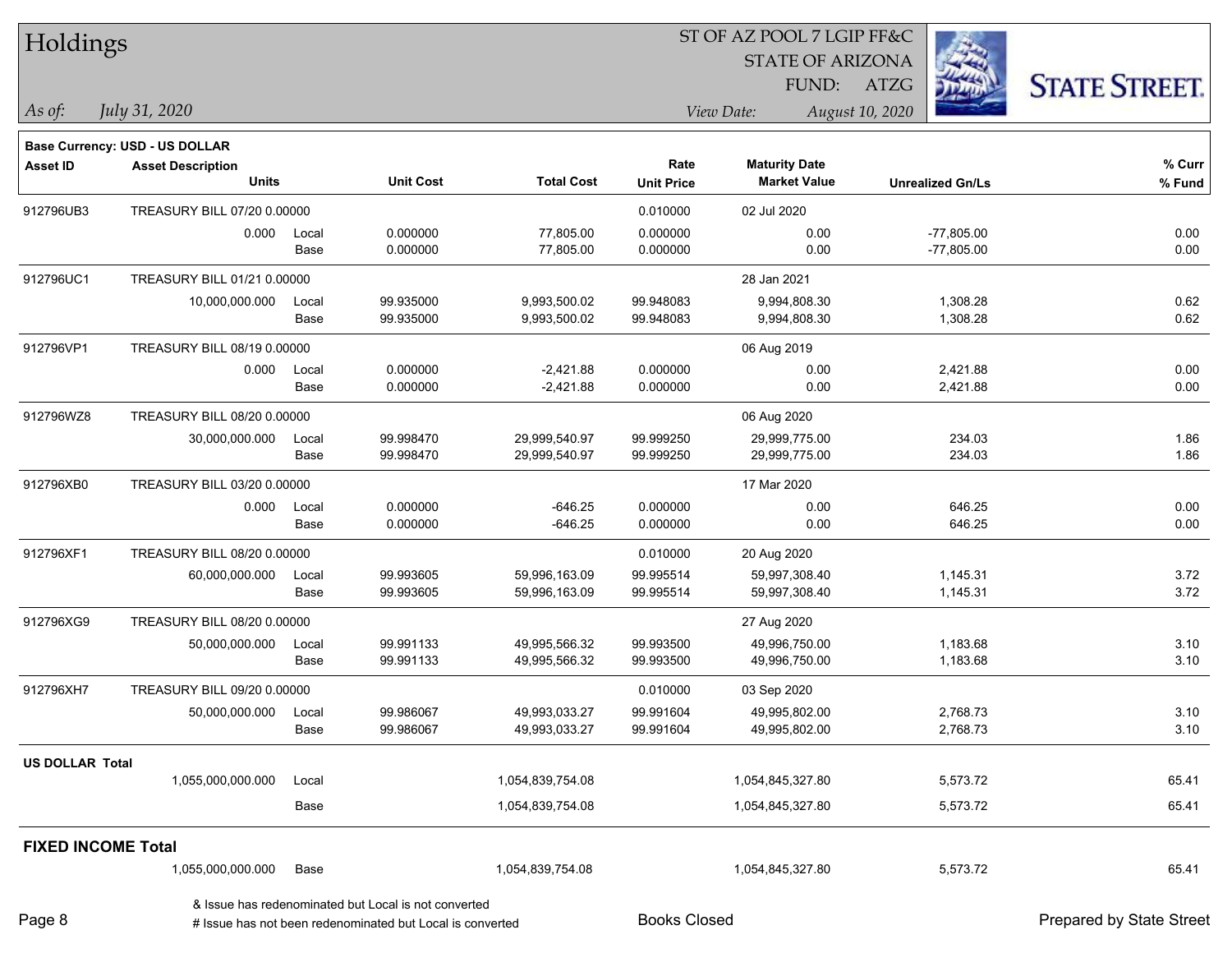| Holdings |                                |              |                                       |                           | ST OF AZ POOL 7 LGIP FF&C<br><b>STATE OF ARIZONA</b><br>FUND: | ATZG            |                         | <b>STATE STREET.</b> |
|----------|--------------------------------|--------------|---------------------------------------|---------------------------|---------------------------------------------------------------|-----------------|-------------------------|----------------------|
| As of:   | <i>July 31, 2020</i>           |              |                                       |                           | View Date:                                                    | August 10, 2020 |                         |                      |
|          | Base Currency: USD - US DOLLAR |              |                                       |                           |                                                               |                 |                         |                      |
| Asset ID | <b>Asset Description</b>       | <b>Units</b> | <b>Unit Cost</b><br><b>Total Cost</b> | Rate<br><b>Unit Price</b> | <b>Maturity Date</b><br><b>Market Value</b>                   |                 | <b>Unrealized Gn/Ls</b> | % Curr<br>% Fund     |
|          |                                |              |                                       |                           |                                                               |                 |                         |                      |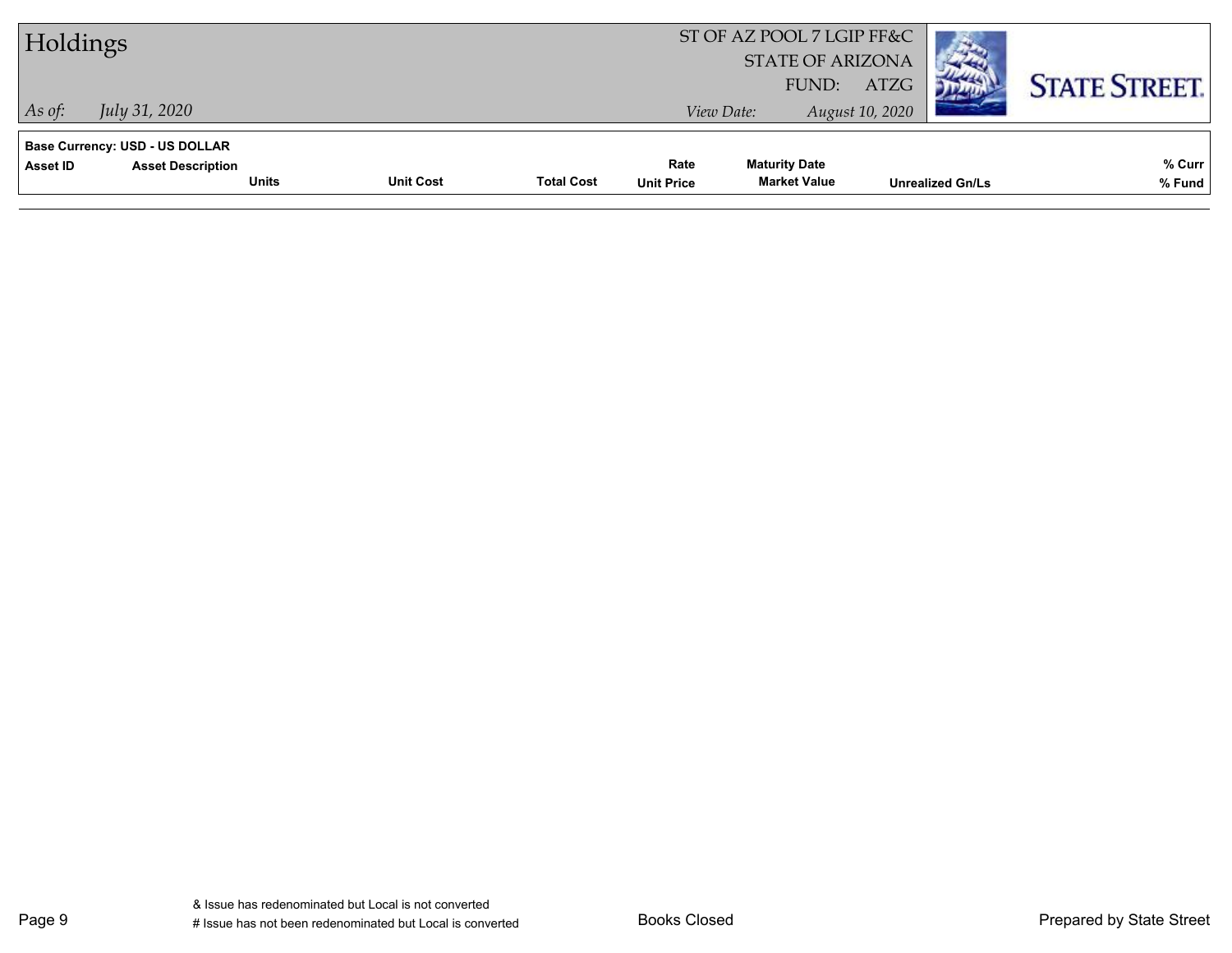| Holdings          |                                       |                  |                   |                   | ST OF AZ POOL 7 LGIP FF&C<br><b>STATE OF ARIZONA</b><br>FUND: | ATZG                    | <b>STATE STREET.</b> |
|-------------------|---------------------------------------|------------------|-------------------|-------------------|---------------------------------------------------------------|-------------------------|----------------------|
| $\vert$ As of:    | July 31, 2020                         |                  |                   |                   | View Date:                                                    | August 10, 2020         |                      |
|                   | <b>Base Currency: USD - US DOLLAR</b> |                  |                   |                   |                                                               |                         |                      |
| Asset ID          | <b>Asset Description</b>              |                  |                   | Rate              | <b>Maturity Date</b>                                          |                         | % Curr               |
|                   | <b>Units</b>                          | <b>Unit Cost</b> | <b>Total Cost</b> | <b>Unit Price</b> | <b>Market Value</b>                                           | <b>Unrealized Gn/Ls</b> | % Fund               |
| <b>FUND Total</b> |                                       |                  |                   |                   |                                                               |                         |                      |
|                   | 1,612,996,896.320                     | Base             | 1,612,769,132.41  |                   | 1,612,780,068.35                                              | 10.935.94               | 100.00               |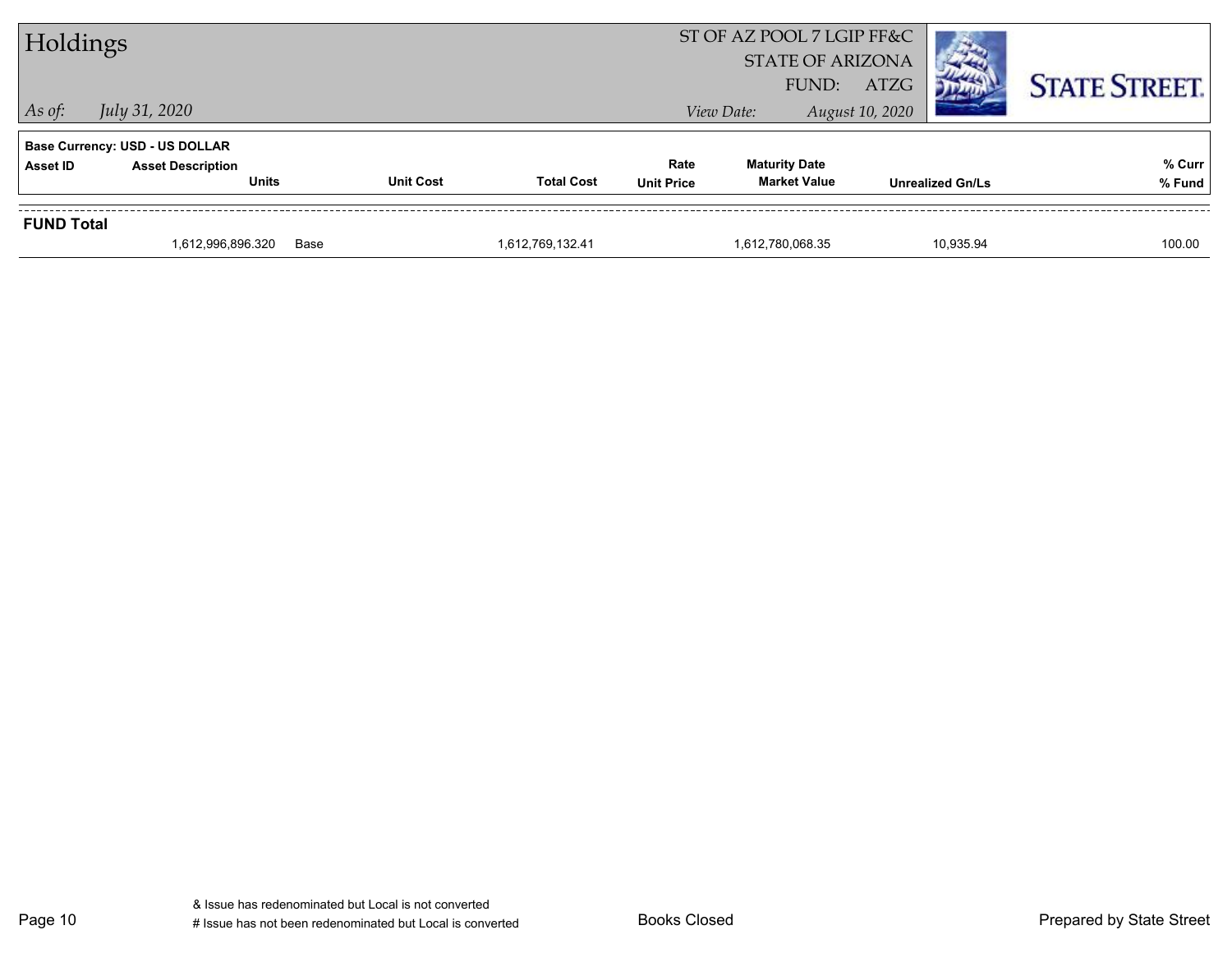# Holdings

### Currency Summary

*As of: July 31, 2020*

## ST OF AZ POOL 7 LGIP FF&C

STATE OF ARIZONA

FUND: ATZG



*View Date:August 10, 2020*

#### **Base Currency:USD - US DOLLAR**

|                        |                   |       |                   |                     | % Currency |                         |                          |                           |
|------------------------|-------------------|-------|-------------------|---------------------|------------|-------------------------|--------------------------|---------------------------|
|                        | <b>Units</b>      |       | <b>Total Cost</b> | <b>Market Value</b> | % Fund     | <b>Unreal Sec Gn/Ls</b> | <b>Unreal Curr Gn/Ls</b> | <b>Total Unreal Gn/Ls</b> |
| <b>US DOLLAR</b>       |                   |       |                   |                     |            |                         | Exchange Rate:           | 1.000000                  |
| <b>CASH</b>            |                   |       |                   |                     |            |                         |                          |                           |
|                        | $-2,534.750$      | Local | $-2,534.75$       | $-2,534.75$         | 0.00       | 0.00                    |                          | 0.00                      |
|                        |                   | Base  | $-2,534.75$       | $-2,534.75$         | 0.00       | 0.00                    | 0.00                     | 0.00                      |
| <b>CASH EQUIVALENT</b> |                   |       |                   |                     |            |                         |                          |                           |
|                        | 557,999,431.070   | Local | 557,931,913.08    | 557,937,275.30      | 34.59      | 5,362.22                |                          | 5,362.22                  |
|                        |                   | Base  | 557,931,913.08    | 557,937,275.30      | 34.59      | 5,362.22                | 0.00                     | 5,362.22                  |
| <b>FIXED INCOME</b>    |                   |       |                   |                     |            |                         |                          |                           |
|                        | 1,055,000,000.000 | Local | 1,054,839,754.08  | 1,054,845,327.80    | 65.41      | 5,573.72                |                          | 5,573.72                  |
|                        |                   | Base  | 1,054,839,754.08  | 1,054,845,327.80    | 65.41      | 5,573.72                | 0.00                     | 5,573.72                  |
| <b>US DOLLAR Total</b> |                   |       |                   |                     |            |                         |                          |                           |
|                        | 1,612,996,896.320 | Local | 1,612,769,132.41  | 1,612,780,068.35    | 100.00     | 10,935.94               |                          | 10,935.94                 |
|                        |                   | Base  | 1,612,769,132.41  | 1,612,780,068.35    | 100.00     | 10,935.94               | 0.00                     | 10,935.94                 |
| <b>FUND Total</b>      |                   |       |                   |                     |            |                         |                          |                           |
|                        | 1,612,996,896.320 | Base  | 1,612,769,132.41  | 1,612,780,068.35    | 100.00     | 10,935.94               | 0.00                     | 10,935.94                 |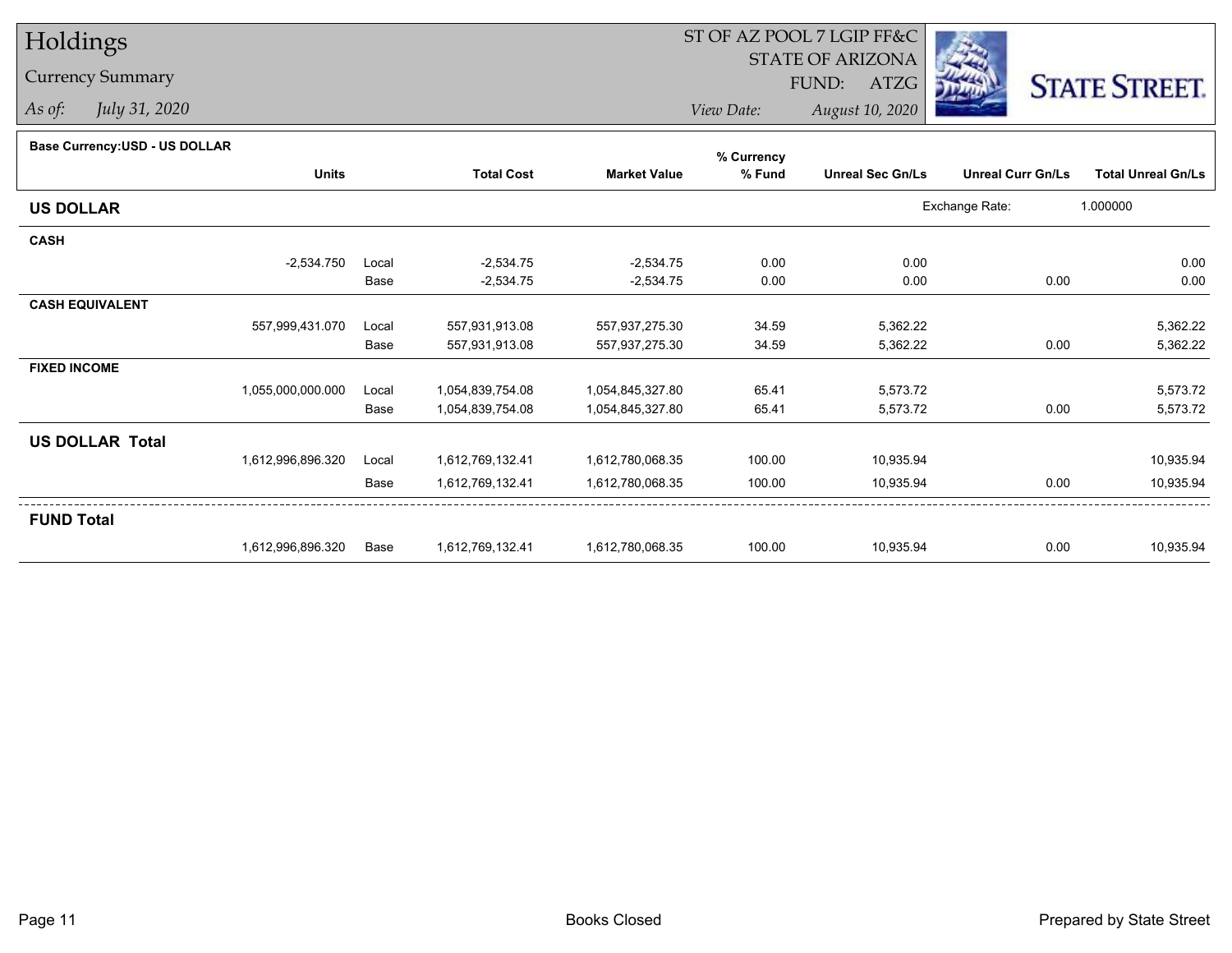| Holdings          |                                       |                   |                     |            | ST OF AZ POOL 7 LGIP FF&C<br>STATE OF ARIZONA |                          |                           |
|-------------------|---------------------------------------|-------------------|---------------------|------------|-----------------------------------------------|--------------------------|---------------------------|
|                   | <b>Asset Summary</b>                  |                   |                     |            | FUND:<br>ATZG                                 |                          | <b>STATE STREET.</b>      |
| As of:            | July 31, 2020                         |                   |                     | View Date: | August 10, 2020                               |                          |                           |
|                   | <b>Base Currency: USD - US DOLLAR</b> |                   |                     |            |                                               |                          |                           |
|                   | <b>Units</b>                          | <b>Total Cost</b> | <b>Market Value</b> | % Fund     | <b>Unreal Sec Gn/Ls</b>                       | <b>Unreal Curr Gn/Ls</b> | <b>Total Unreal Gn/Ls</b> |
| <b>CASH</b>       |                                       |                   |                     |            |                                               |                          |                           |
| <b>US DOLLAR</b>  |                                       |                   |                     |            |                                               |                          |                           |
|                   | $-2,534.750$                          | $-2,534.75$       | $-2,534.75$         | 0.00       | 0.00                                          | 0.00                     | 0.00                      |
| <b>CASH Total</b> | $-2,534.750$                          | $-2,534.75$       | $-2,534.75$         | 0.00       | 0.00                                          | 0.00                     | 0.00                      |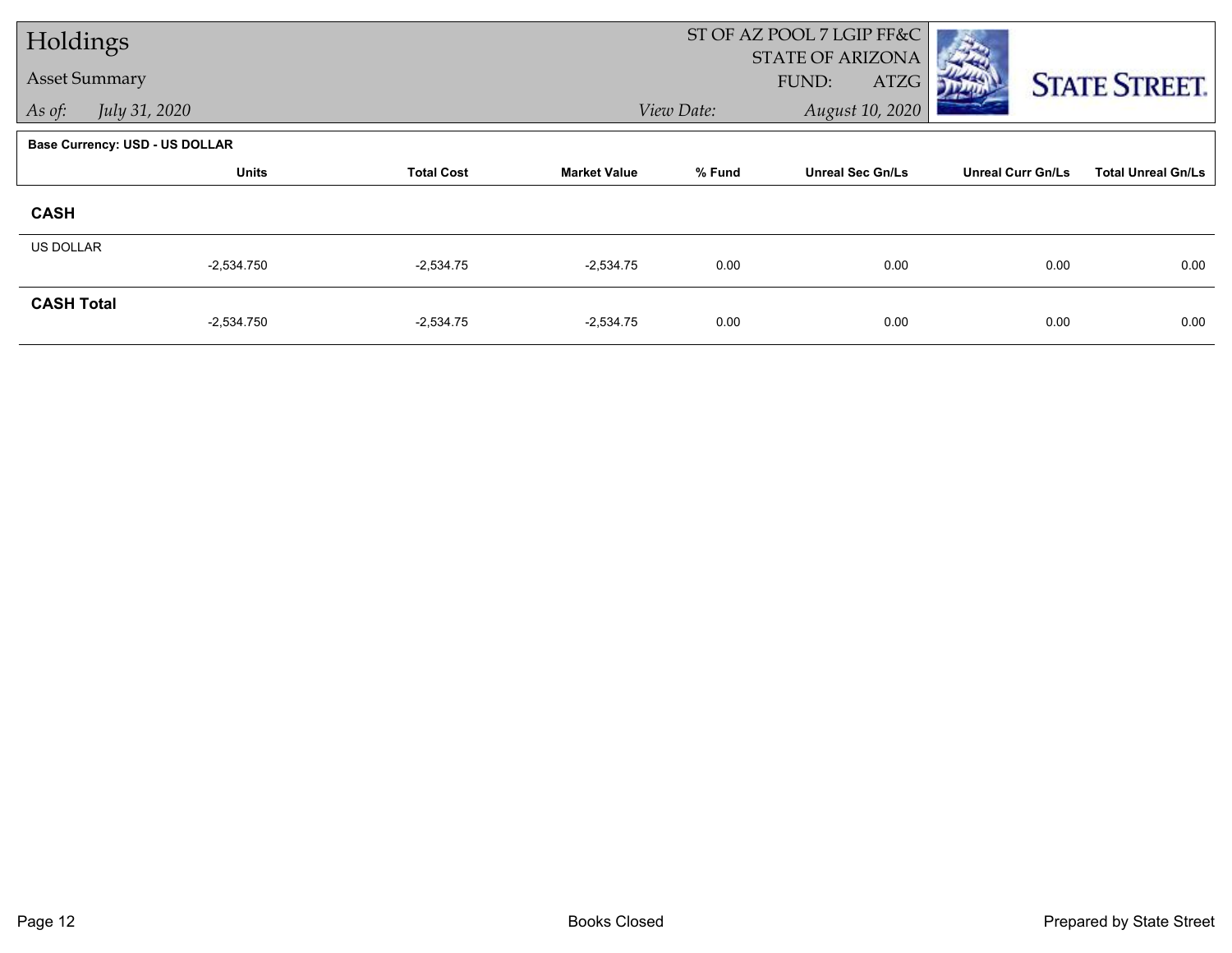| Holdings             |                                       |                   | ST OF AZ POOL 7 LGIP FF&C |                                          |                         |                          |                           |
|----------------------|---------------------------------------|-------------------|---------------------------|------------------------------------------|-------------------------|--------------------------|---------------------------|
| <b>Asset Summary</b> |                                       |                   |                           | <b>STATE OF ARIZONA</b><br>FUND:<br>ATZG |                         |                          |                           |
|                      |                                       |                   |                           |                                          |                         |                          | <b>STATE STREET.</b>      |
| As of:               | July 31, 2020                         |                   |                           | August 10, 2020<br>View Date:            |                         |                          |                           |
|                      | <b>Base Currency: USD - US DOLLAR</b> |                   |                           |                                          |                         |                          |                           |
|                      | <b>Units</b>                          | <b>Total Cost</b> | <b>Market Value</b>       | % Fund                                   | <b>Unreal Sec Gn/Ls</b> | <b>Unreal Curr Gn/Ls</b> | <b>Total Unreal Gn/Ls</b> |
|                      | <b>CASH EQUIVALENT</b>                |                   |                           |                                          |                         |                          |                           |
| US DOLLAR            |                                       |                   |                           |                                          |                         |                          |                           |
|                      | 557,999,431.070                       | 557,931,913.08    | 557,937,275.30            | 34.59                                    | 5,362.22                | 0.00                     | 5,362.22                  |
|                      | <b>CASH EQUIVALENT Total</b>          |                   |                           |                                          |                         |                          |                           |
|                      | 557,999,431.070                       | 557,931,913.08    | 557,937,275.30            | 34.59                                    | 5,362.22                | 0.00                     | 5,362.22                  |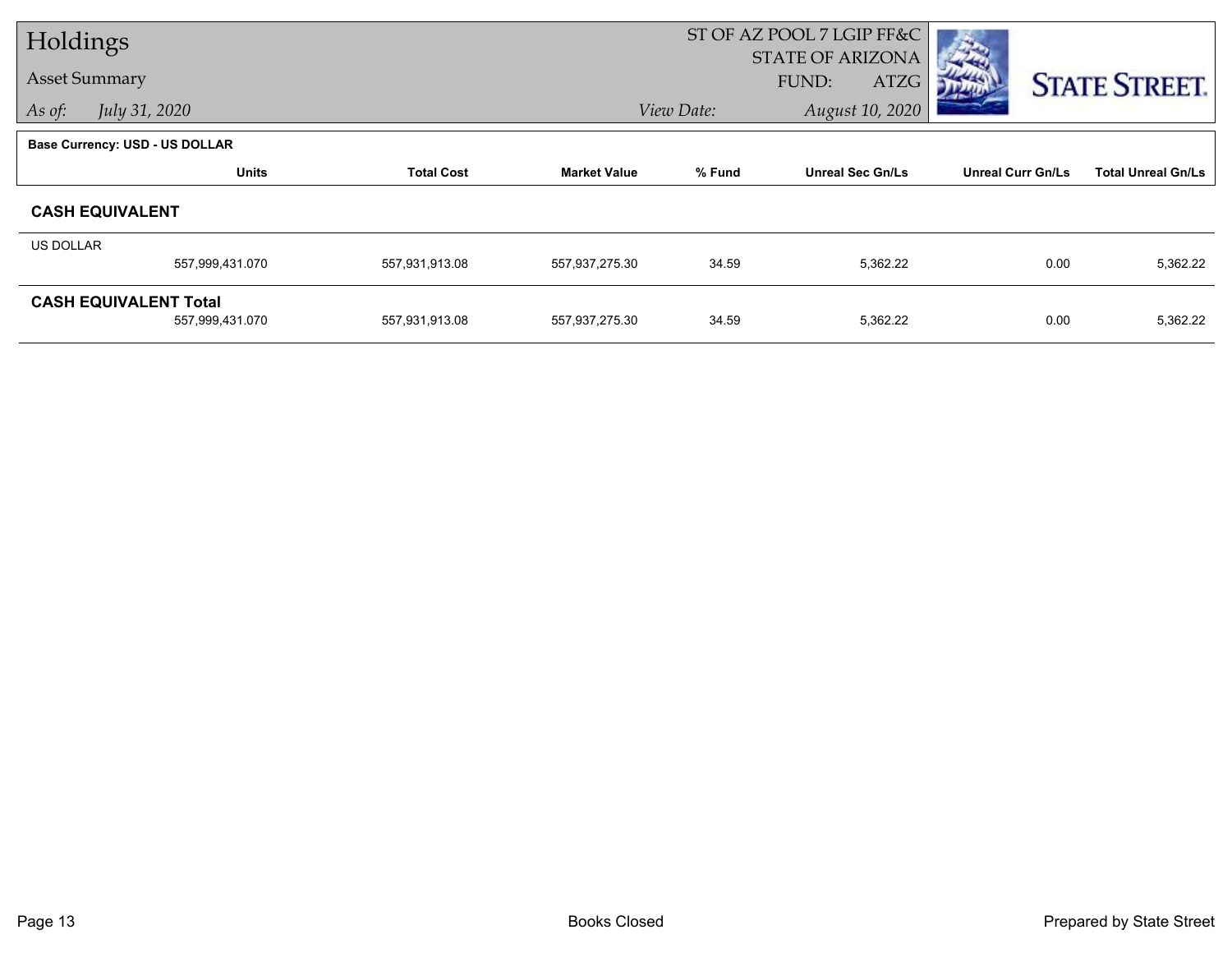| Holdings  |                                                |                   |                     |            | ST OF AZ POOL 7 LGIP FF&C                |                          |                           |
|-----------|------------------------------------------------|-------------------|---------------------|------------|------------------------------------------|--------------------------|---------------------------|
|           | <b>Asset Summary</b>                           |                   |                     |            | <b>STATE OF ARIZONA</b><br>ATZG<br>FUND: |                          | <b>STATE STREET.</b>      |
| As of:    | July 31, 2020                                  |                   |                     | View Date: | August 10, 2020                          |                          |                           |
|           | <b>Base Currency: USD - US DOLLAR</b>          |                   |                     |            |                                          |                          |                           |
|           | <b>Units</b>                                   | <b>Total Cost</b> | <b>Market Value</b> | % Fund     | <b>Unreal Sec Gn/Ls</b>                  | <b>Unreal Curr Gn/Ls</b> | <b>Total Unreal Gn/Ls</b> |
|           | <b>FIXED INCOME</b>                            |                   |                     |            |                                          |                          |                           |
| US DOLLAR |                                                |                   |                     |            |                                          |                          |                           |
|           | 1,055,000,000.000                              | 1,054,839,754.08  | 1,054,845,327.80    | 65.41      | 5,573.72                                 | 0.00                     | 5,573.72                  |
|           | <b>FIXED INCOME Total</b><br>1,055,000,000.000 | 1,054,839,754.08  | 1,054,845,327.80    | 65.41      | 5,573.72                                 | 0.00                     | 5,573.72                  |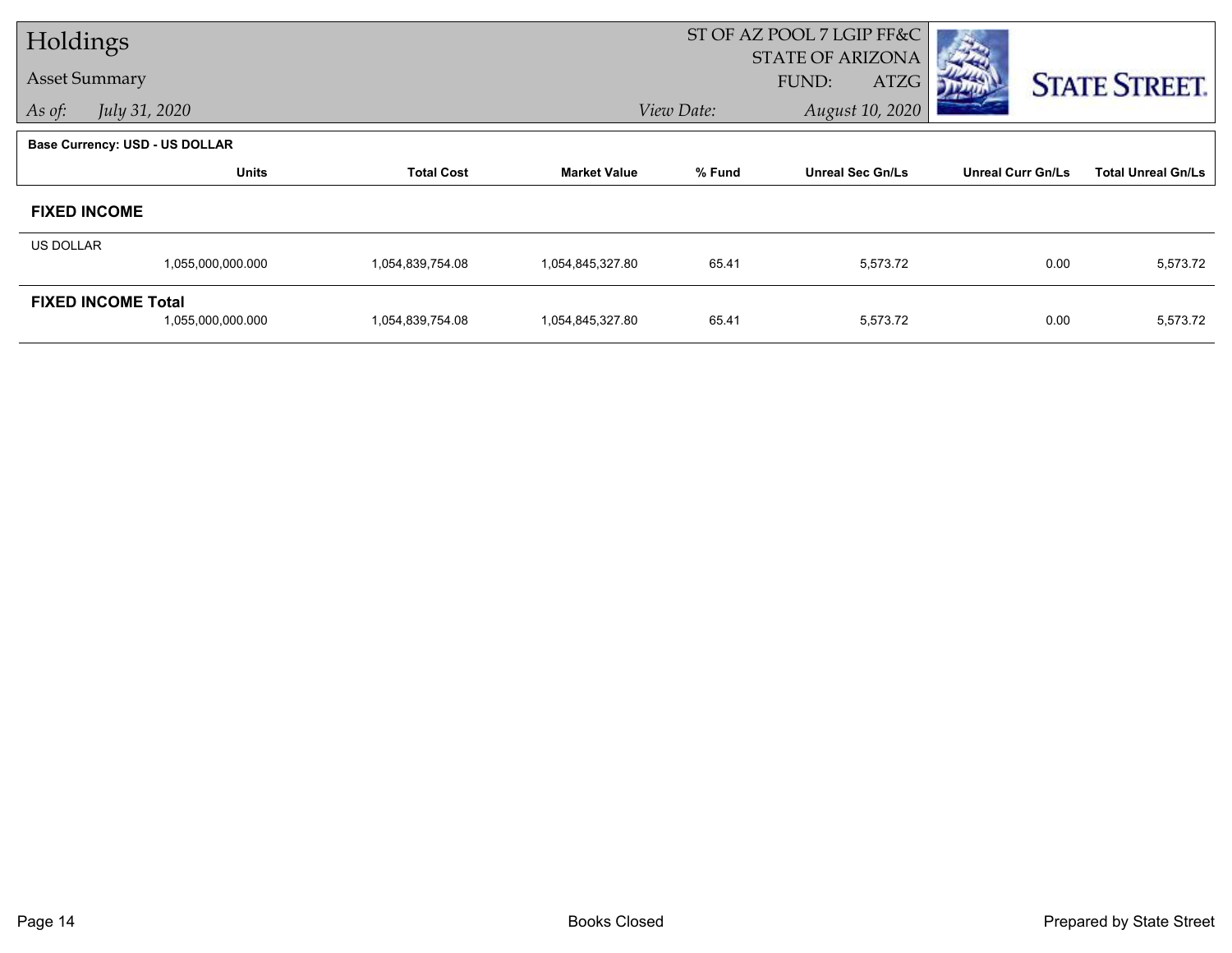| Holdings                       |                                       |                  |                                                 | ST OF AZ POOL 7 LGIP FF&C |                         |                          |                           |
|--------------------------------|---------------------------------------|------------------|-------------------------------------------------|---------------------------|-------------------------|--------------------------|---------------------------|
| <b>Asset Summary</b>           |                                       |                  | <b>STATE OF ARIZONA</b><br><b>ATZG</b><br>FUND: |                           |                         | <b>STATE STREET.</b>     |                           |
| <i>July 31, 2020</i><br>As of: |                                       |                  | View Date:                                      |                           |                         |                          |                           |
|                                | <b>Base Currency: USD - US DOLLAR</b> |                  |                                                 |                           |                         |                          |                           |
|                                | <b>Units</b><br><b>Total Cost</b>     |                  | <b>Market Value</b>                             | % Fund                    | <b>Unreal Sec Gn/Ls</b> | <b>Unreal Curr Gn/Ls</b> | <b>Total Unreal Gn/Ls</b> |
| <b>FUND Total</b>              |                                       |                  |                                                 |                           |                         |                          |                           |
|                                | 1,612,996,896.320                     | 1,612,769,132.41 | 1,612,780,068.35                                | 100.00                    | 10.935.94               | 0.00                     | 10,935.94                 |